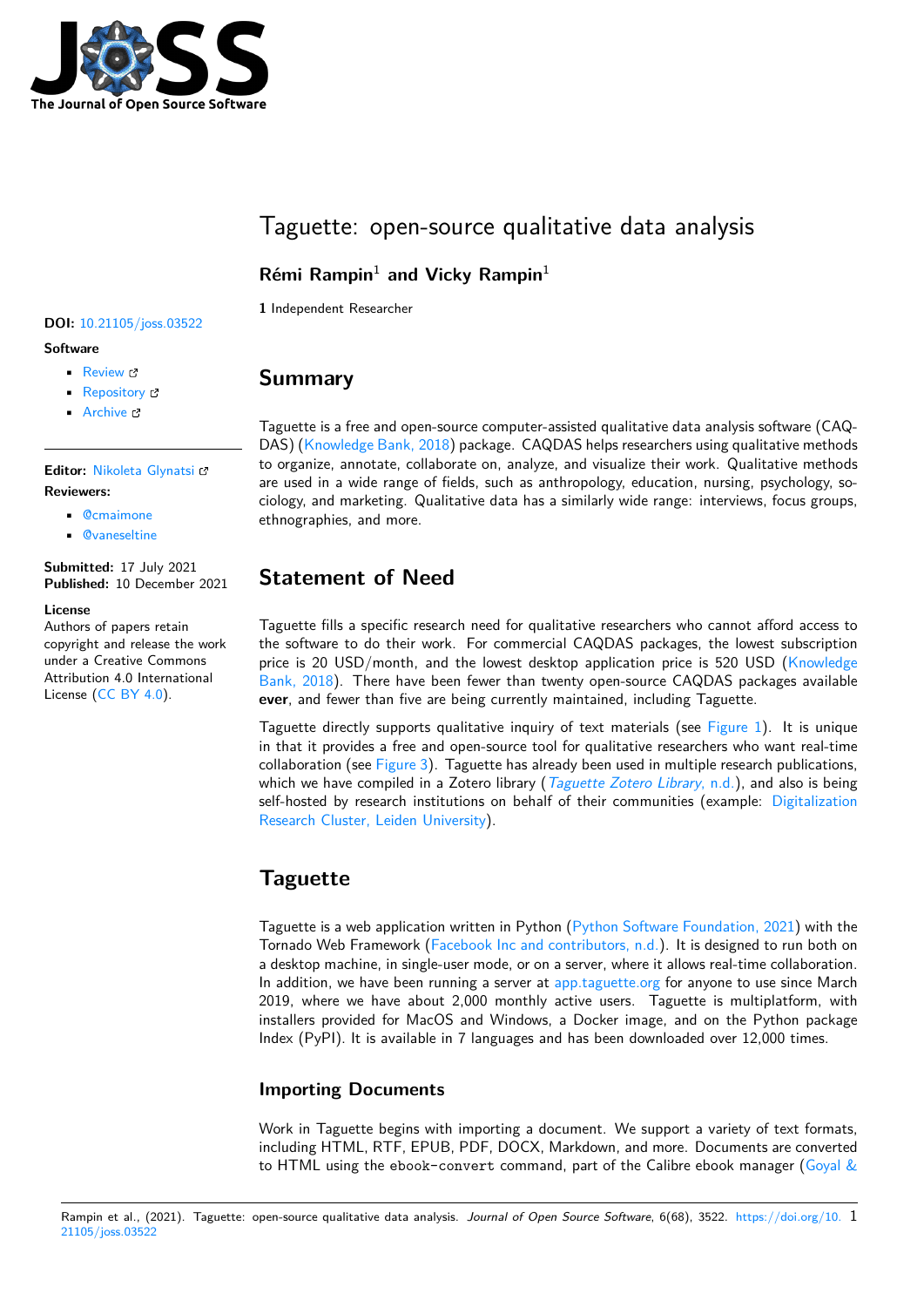

contributors, n.d.) or wvWare (McNamara & contributors, n.d.) for old Microsoft Word 97 .doc documents. A copy of Calibre is included in our installers so that users don't have to set up any additional software. After conversion, the document is sanitized to remove unwanted formatting and embedded media, and avoid security issues such as cross-site scripting.

### **Analysis**

After a user has imported a document into Taguette, they can then qualitatively highlight sections of text (see Figure 1). Those highlights are organized in hierarchical tags that can be created, merged together, and recalled at will (see Figure 2). Data for all projects including documents, tags, and highlights is stored in a SQL database, which allows for easy exploration and scripting should the user need to go beyond the capabilities offered by our interface. In single-user mode[, Taguett](#page-1-0)e automatically creates a SQLite database in the user's home directory, and performs schema migrations automa[tically wh](#page-1-1)en a new version of Taguette is installed. Taguette can also use the other  $SQL$  backends supported by  $SQL$  Alchemy (Bayer, 2012).

<span id="page-1-0"></span>

| Project info                   | Documents Highlights |                                                                                                                                             | Recent studies demonstrated that the reproducibility of previously published computational experiments is inadequate. Many of these                                                                                                                                                     |  |  |  |  |
|--------------------------------|----------------------|---------------------------------------------------------------------------------------------------------------------------------------------|-----------------------------------------------------------------------------------------------------------------------------------------------------------------------------------------------------------------------------------------------------------------------------------------|--|--|--|--|
|                                |                      |                                                                                                                                             | published computational experiments are not reproducible, because they never recorded or preserved their computational environment.                                                                                                                                                     |  |  |  |  |
|                                |                      | Add a document                                                                                                                              | This environment consists of artifacts such as packages installed in the language, libraries installed on the host system, file names, and                                                                                                                                              |  |  |  |  |
|                                |                      |                                                                                                                                             | directory hierarchy. Researchers have created reproducibility tools to help mitigate this problem, but they do nothing for the experiments                                                                                                                                              |  |  |  |  |
| Edit<br><b>ReproAsAService</b> |                      |                                                                                                                                             | that already exist in online repositories. This situation is not improving, as researchers continue to publish results every year without using                                                                                                                                         |  |  |  |  |
|                                |                      |                                                                                                                                             | reproducibility tools, likely due to benign neglect as it is common to believe publishing the code and data is sufficient for reproducibility.                                                                                                                                          |  |  |  |  |
| Edit<br>ReproLibrarianship     |                      |                                                                                                                                             | To clarify the gap between what existing reproducibility tools are capable of and this issue with published experiments, we define a                                                                                                                                                    |  |  |  |  |
|                                |                      |                                                                                                                                             | framework to distinguish between actions taken by a researcher to facilitate reproducibility in the presence of a computational                                                                                                                                                         |  |  |  |  |
| <b>Backlight</b>               |                      |                                                                                                                                             | environment and actions taken by a researcher to enable reproduction of an experiment when that environment has been lost. The                                                                                                                                                          |  |  |  |  |
|                                |                      |                                                                                                                                             | difference between these approaches in reproducibility lies in the availability of a computational environment. Researchers that provide                                                                                                                                                |  |  |  |  |
|                                |                      |                                                                                                                                             | access to the original computational environment perform proactive reproducibility, while those who do not enable only retroactive                                                                                                                                                      |  |  |  |  |
|                                |                      |                                                                                                                                             | reproducibility. We present Reproducibility as a Service (RaaS), which is, to our knowledge, the first reproducibility tool explicitly designed<br>to facilitate retroactive reproducibility. We demonstrate how RaaS can fix many of the common errors found in R scripts on Harvard's |  |  |  |  |
|                                |                      |                                                                                                                                             |                                                                                                                                                                                                                                                                                         |  |  |  |  |
|                                |                      |                                                                                                                                             | Dataverse and preserve the recreated computational environment.                                                                                                                                                                                                                         |  |  |  |  |
|                                |                      |                                                                                                                                             | 畄                                                                                                                                                                                                                                                                                       |  |  |  |  |
|                                |                      |                                                                                                                                             | Lay Summary                                                                                                                                                                                                                                                                             |  |  |  |  |
|                                |                      |                                                                                                                                             | One of the pillars of modern science is computation. Research software allows scientists to quickly and accurately analyze large amounts<br>of data. When scientists publish their results, it is critical that their peers can then repeat their computations.                         |  |  |  |  |
|                                |                      | Unfortunately, researchers have discovered they cannot reproduce the findings of openly published analyses. This failure is not necessarily |                                                                                                                                                                                                                                                                                         |  |  |  |  |
|                                |                      |                                                                                                                                             | due to an incorrect experiment or flawed science. Instead, the software that scientists use to analyze their data fails if the original authors                                                                                                                                         |  |  |  |  |
|                                |                      |                                                                                                                                             | do not take careful steps ahead of time to preserve it. Researchers created new technologies to help facilitate this preservation, but they                                                                                                                                             |  |  |  |  |
|                                |                      |                                                                                                                                             | are not (yet) commonly used. We created a new tool. Reproducibility as a Service, that helps facilitate reproducibility for publicly available<br>analyses that lack this preservation.                                                                                                 |  |  |  |  |

**Figure 1:** Document view, where highlights are created and associated with tags.

<span id="page-1-1"></span>

| <i><b>I AGUETTE</b></i>            | Taquette Guide <sup>7</sup> Account<br>Home Test                                                                                                                                                                       |  |  |  |  |
|------------------------------------|------------------------------------------------------------------------------------------------------------------------------------------------------------------------------------------------------------------------|--|--|--|--|
| Project info Documents Highlights  | Export this view                                                                                                                                                                                                       |  |  |  |  |
| See all highlights<br>Create a tag | benign neglect as it is common to believe publishing the code and data is sufficient for reproducibility                                                                                                               |  |  |  |  |
| $3$ Edit<br>cause                  | ReproAsAService cause                                                                                                                                                                                                  |  |  |  |  |
| 2 Edit<br>computationalEnvironment | Unfortunately, researchers have discovered they cannot reproduce the findings of openly published analyses. This failure is not                                                                                        |  |  |  |  |
| $1$ Edit<br>interesting            | necessarily due to an incorrect experiment or flawed science. Instead, the software that scientists use to analyze their data fails if the<br>original authors do not take careful steps ahead of time to preserve it. |  |  |  |  |
| $2$ Edit<br>newDefinitions         | ReproAsAService cause softwareObsolescence                                                                                                                                                                             |  |  |  |  |
| $1$ Edit<br>softwareObsolescence   | For example, the prioritization of citation counts and journal prestige has undermined incentives to make research reproducible.                                                                                       |  |  |  |  |
|                                    | ReproLibrarianship cause                                                                                                                                                                                               |  |  |  |  |
|                                    |                                                                                                                                                                                                                        |  |  |  |  |

**Figure 2:** List of highlights for a given tag.

### **Live collaboration**

The multi-user version of Taguette allows for live collaboration of multiple users in a single project. It is possible to add other accounts as collaborators to your project, with a choice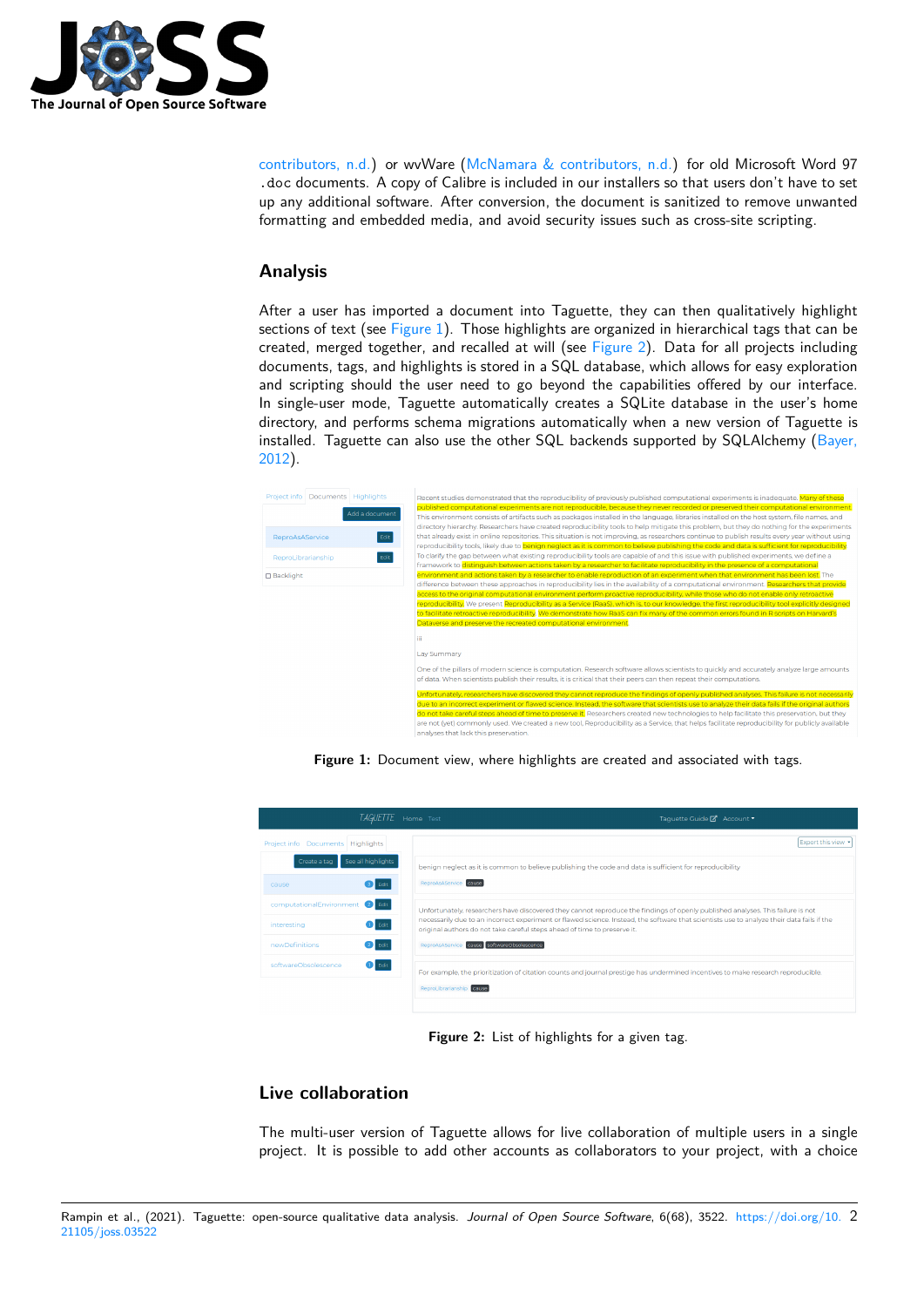

of permissions: some users can only tag, some can change documents, and others have full control including adding or removing collaborators.

| Manage Collaborators   |                                             |  |                 |  |  |  |  |  |
|------------------------|---------------------------------------------|--|-----------------|--|--|--|--|--|
| Add Collaborators      |                                             |  |                 |  |  |  |  |  |
| Username               | View & make changes<br>$\checkmark$         |  | Add to project  |  |  |  |  |  |
| Current Collaborators  | <b>Full permissions</b>                     |  |                 |  |  |  |  |  |
|                        | Can't change collaborators / delete project |  |                 |  |  |  |  |  |
| vicky                  | View & make changes                         |  | ve collaborator |  |  |  |  |  |
|                        | View only                                   |  |                 |  |  |  |  |  |
| Save & Close<br>Cancel |                                             |  |                 |  |  |  |  |  |

**Figure 3:** Adding collaborators through the interface.

From then on, any change made by a different user is reflected immediately to the other users. This allows for faster annotation of large projects, without having to exchange partially processed documents via email for example. Taguette is currently the only free and opensource CAQDAS package that supports this.

### **Exporting**

Taguette offers a variety of exporting options. A user can export a codebook as a document or spreadsheet, which is the list of all the tags, with their description and the number of associated highlights, throughout the project. Another option is to export a highlighted document, where the sections highlighted by the user are marked and each annotated with the associated tags. Finally, it is possible to export a list of all the highlights across documents, either for all tags or for a specific tag or hierarchy of tags (see Figure 4).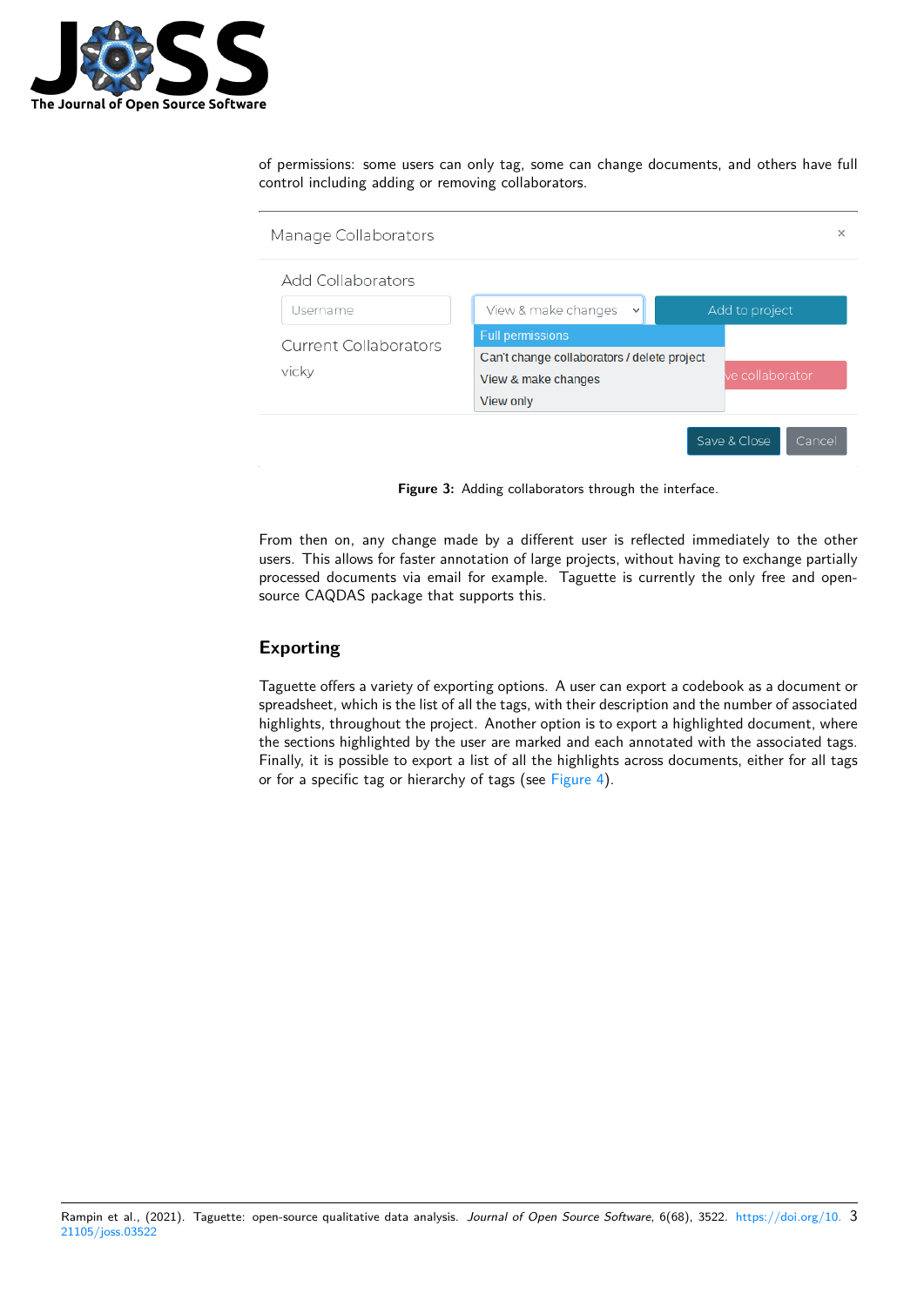



**Figure 4:** A highlighted document exported from Taguette and opened in LibreOffice.

It is also possible to export a project as a SQLite3 database (Hipp, 2000), in Taguette's native schema, that contains all the information necessary to continue work on another instance of Taguette. It is even possible to import them on our hosted version, app.taguette.org, or to export from there to a local copy. Older versions of the schema are automatically recognized and converted to the latest version if needed.

# **Related Work**

Other currently maintained open-source CAQDAS packages include: QualCoder (Curtain, n.d.), qcoder (Elin Waring et al., n.d.), and qdap (Rinker et al., n.d.). qcoder and qdap are both R packages that support qualitative analysis of text, and require knowledge of R and RStudio to use. Both provide an interface to use the results of qualitative analysis with the rest of the R ecosystem. QualCoder is a desktop application (made with [Python](#page-4-3) [and](#page-4-3) PyQt5) th[at allows users to qualit](#page-4-4)atively analyz[e text and audiovis](#page-4-5)ual materials. Each currently maintained tool fulfills different needs across the qualitative community, including Taguette. Previously maintained qualitative include Aquad (G. L. Huber & Leo Gürtler, n.d.), RQDA (Huang Ronggui, 2018), and the Coding Analysis Toolkit (CAT) (Texifter, 2010).

## **Ackn[owledgments](#page-4-6)**

We thank Dr. Sarah DeMott, whose work triggered the creation of Taguette. We would also like to thank our contributors on GitLab and our translators on Transifex, and the qualitative analysis community for their warm welcome and feedback.